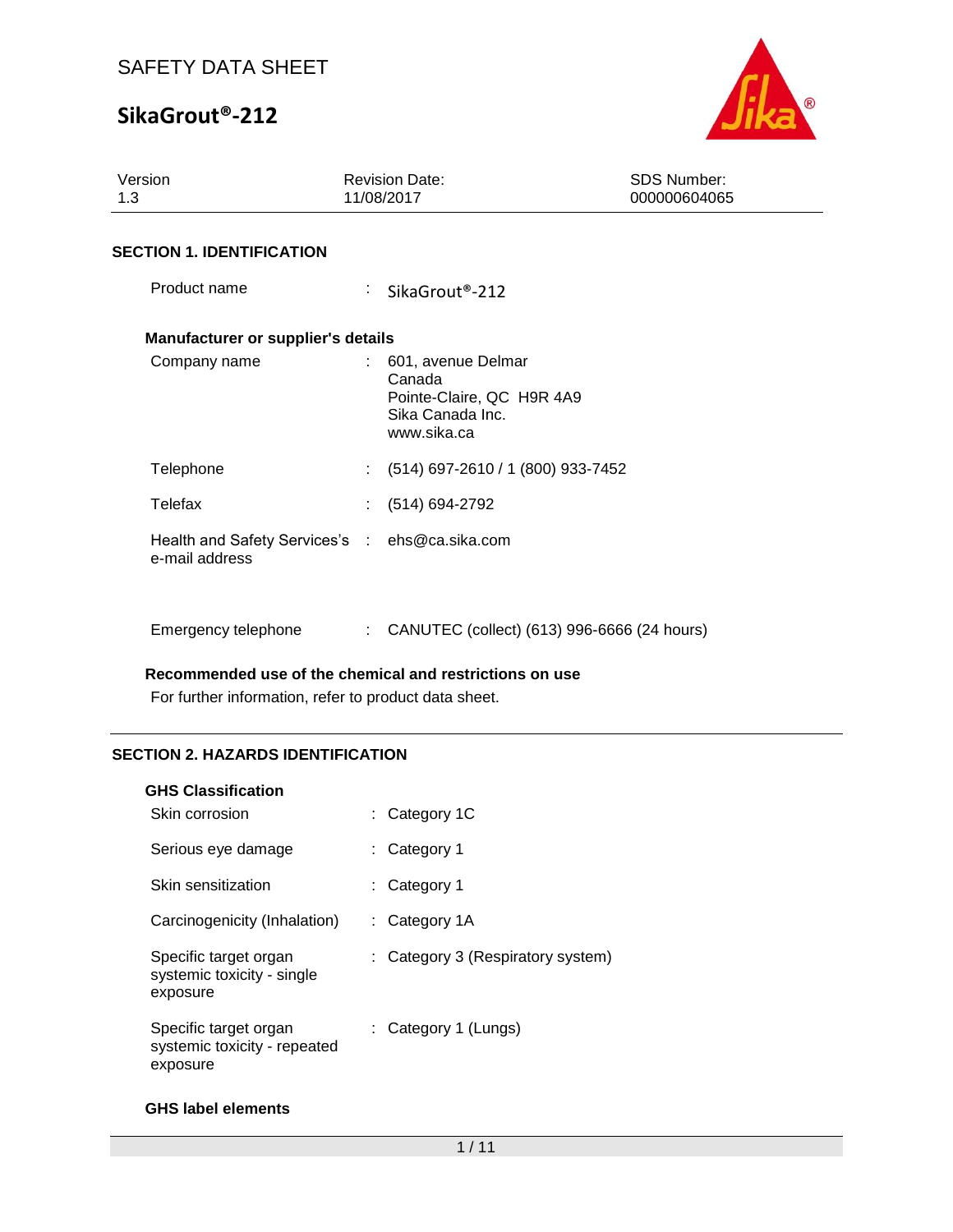# **SikaGrout®-212**



| Version<br>1.3                  | <b>Revision Date:</b><br>11/08/2017                                                                                                                                                                                                                   | SDS Number:<br>000000604065                                                                                                                                                                                                                                                                                                                                                                                                                                                                                                                                                                                                                                                                                                                                                                                                                                                                                                                                                                                                                                                                                                                                                                                                                                  |
|---------------------------------|-------------------------------------------------------------------------------------------------------------------------------------------------------------------------------------------------------------------------------------------------------|--------------------------------------------------------------------------------------------------------------------------------------------------------------------------------------------------------------------------------------------------------------------------------------------------------------------------------------------------------------------------------------------------------------------------------------------------------------------------------------------------------------------------------------------------------------------------------------------------------------------------------------------------------------------------------------------------------------------------------------------------------------------------------------------------------------------------------------------------------------------------------------------------------------------------------------------------------------------------------------------------------------------------------------------------------------------------------------------------------------------------------------------------------------------------------------------------------------------------------------------------------------|
| Hazard pictograms               |                                                                                                                                                                                                                                                       |                                                                                                                                                                                                                                                                                                                                                                                                                                                                                                                                                                                                                                                                                                                                                                                                                                                                                                                                                                                                                                                                                                                                                                                                                                                              |
| Signal Word                     | Danger                                                                                                                                                                                                                                                |                                                                                                                                                                                                                                                                                                                                                                                                                                                                                                                                                                                                                                                                                                                                                                                                                                                                                                                                                                                                                                                                                                                                                                                                                                                              |
| <b>Hazard Statements</b>        | H335 May cause respiratory irritation.<br>H350i May cause cancer by inhalation.<br>repeated exposure.                                                                                                                                                 | : H314 Causes severe skin burns and eye damage.<br>H317 May cause an allergic skin reaction.<br>H372 Causes damage to organs (Lungs) through prolonged or                                                                                                                                                                                                                                                                                                                                                                                                                                                                                                                                                                                                                                                                                                                                                                                                                                                                                                                                                                                                                                                                                                    |
| <b>Precautionary Statements</b> | <b>Prevention:</b><br>and understood.<br>the workplace.<br>face protection.<br><b>Response:</b><br>induce vomiting.<br>CENTER/doctor.<br>CENTER/doctor.<br>attention.<br>attention.<br>reuse.<br>Storage:<br>tightly closed.<br>P405 Store locked up. | P201 Obtain special instructions before use.<br>P202 Do not handle until all safety precautions have been read<br>P260 Do not breathe dust/ fume/ gas/ mist/ vapors/ spray.<br>P264 Wash skin thoroughly after handling.<br>P270 Do not eat, drink or smoke when using this product.<br>P271 Use only outdoors or in a well-ventilated area.<br>P272 Contaminated work clothing must not be allowed out of<br>P280 Wear protective gloves/ protective clothing/ eye protection/<br>P301 + P330 + P331 IF SWALLOWED: Rinse mouth. Do NOT<br>P303 + P361 + P353 IF ON SKIN (or hair): Take off immediately<br>all contaminated clothing. Rinse skin with water.<br>P304 + P340 + P310 IF INHALED: Remove person to fresh air<br>and keep comfortable for breathing. Immediately call a POISON<br>P305 + P351 + P338 + P310 IF IN EYES: Rinse cautiously with<br>water for several minutes. Remove contact lenses, if present<br>and easy to do. Continue rinsing. Immediately call a POISON<br>P308 + P313 IF exposed or concerned: Get medical advice/<br>P333 + P313 If skin irritation or rash occurs: Get medical advice/<br>P362 + P364 Take off contaminated clothing and wash it before<br>P403 + P233 Store in a well-ventilated place. Keep container |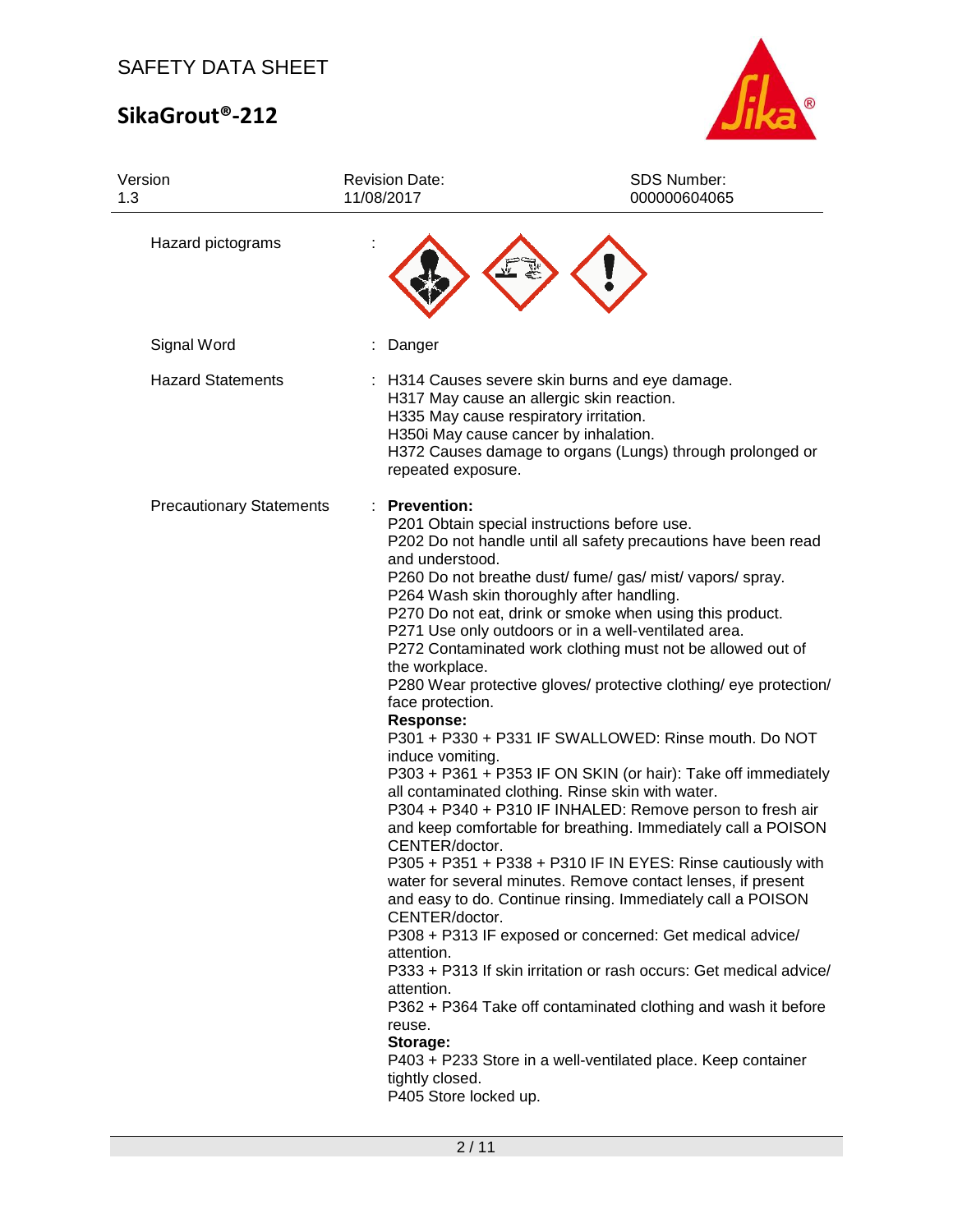# **SikaGrout®-212**



| Version | <b>Revision Date:</b> | <b>SDS Number:</b> |
|---------|-----------------------|--------------------|
| 1.3     | 11/08/2017            | 000000604065       |
|         |                       |                    |

#### **Disposal:**

P501 Dispose of contents/ container to an approved waste disposal plant.

### **Other hazards**

None known.

#### **Supplemental information**

If product is in liquid or paste form, physical or health hazards listed related to dust are not considered significant. However, product may contain substances that could be potential hazards if caused to become airborne due to grinding, sanding or other abrasive processes.

### **SECTION 3. COMPOSITION/INFORMATION ON INGREDIENTS**

#### **Hazardous ingredients**

| Chemical name      | CAS-No.    | Concentration (% w/w) |
|--------------------|------------|-----------------------|
| Quartz (SiO2) <5µm | 14808-60-7 | $>= 45 - 70$          |
| l Portland cement  | 65997-15-1 | $>= 30 - 60$          |

### **SECTION 4. FIRST AID MEASURES**

| General advice          | : Move out of dangerous area.<br>Consult a physician.<br>Show this material safety data sheet to the doctor in<br>attendance.                                                                                                                                                                                           |
|-------------------------|-------------------------------------------------------------------------------------------------------------------------------------------------------------------------------------------------------------------------------------------------------------------------------------------------------------------------|
| If inhaled              | : Move to fresh air.<br>Consult a physician after significant exposure.                                                                                                                                                                                                                                                 |
| In case of skin contact | : Take off contaminated clothing and shoes immediately.<br>Wash off with soap and plenty of water.<br>Immediate medical treatment is necessary as untreated<br>wounds from corrosion of the skin heal slowly and with<br>difficulty.                                                                                    |
| In case of eye contact  | : Small amounts splashed into eyes can cause irreversible<br>tissue damage and blindness.<br>In the case of contact with eyes, rinse immediately with plenty<br>of water and seek medical advice.<br>Continue rinsing eyes during transport to hospital.<br>Remove contact lenses.<br>Keep eye wide open while rinsing. |
| If swallowed            | : Clean mouth with water and drink afterwards plenty of water.<br>Do not induce vomiting without medical advice.<br>Do not give milk or alcoholic beverages.                                                                                                                                                            |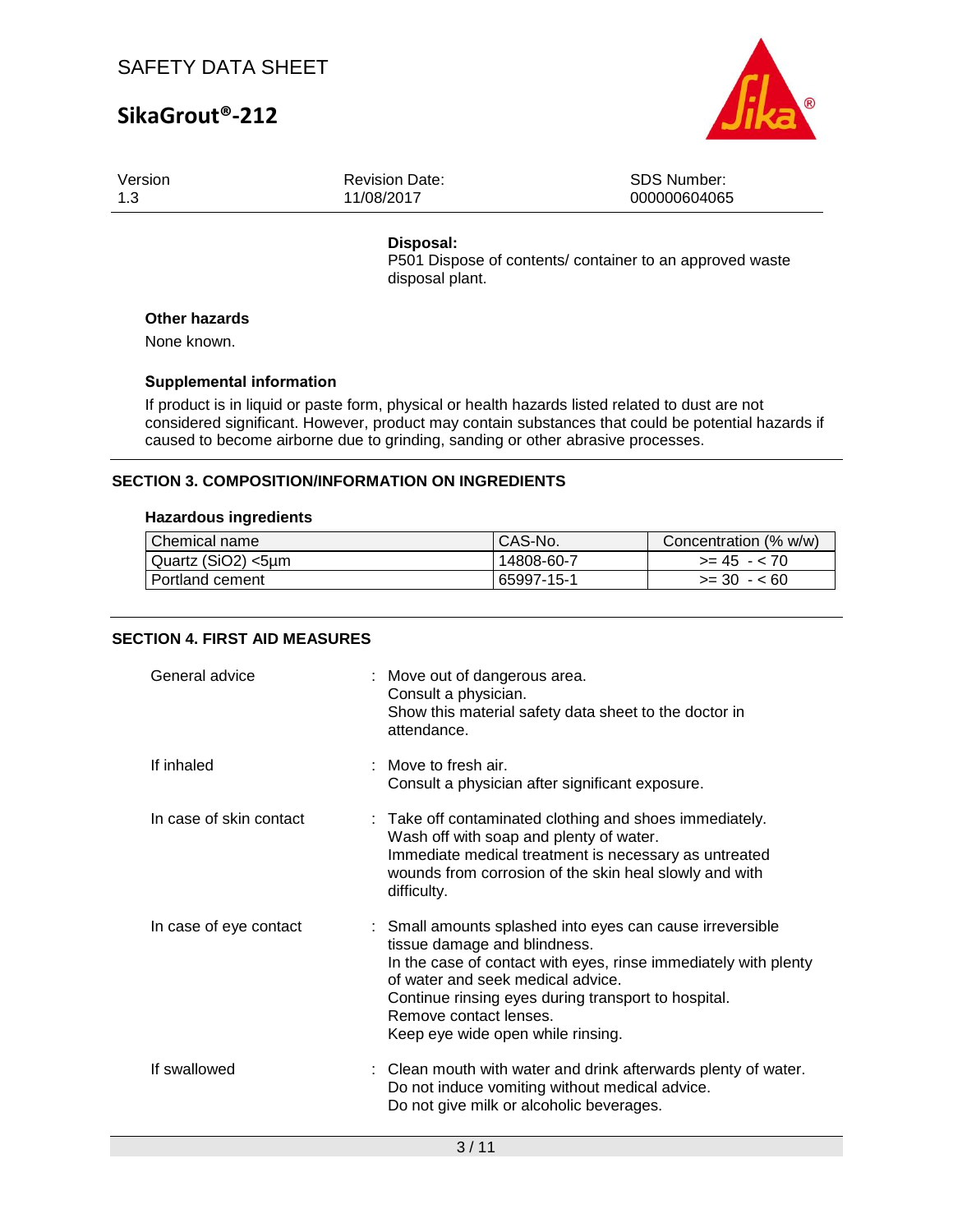# **SikaGrout®-212**



| Version<br>1.3                                                    | <b>Revision Date:</b><br>11/08/2017                                                                                                                                                                                                                                                                                                                                                                | <b>SDS Number:</b><br>000000604065                                                                                      |
|-------------------------------------------------------------------|----------------------------------------------------------------------------------------------------------------------------------------------------------------------------------------------------------------------------------------------------------------------------------------------------------------------------------------------------------------------------------------------------|-------------------------------------------------------------------------------------------------------------------------|
|                                                                   | Take victim immediately to hospital.                                                                                                                                                                                                                                                                                                                                                               | Never give anything by mouth to an unconscious person.                                                                  |
| Most important symptoms<br>and effects, both acute and<br>delayed | : Health injuries may be delayed.<br>corrosive effects<br>irritant effects<br>sensitizing effects<br>carcinogenic effects<br>Cough<br>Respiratory disorder<br>Allergic reactions<br>Dermatitis<br>and symptoms.<br>May cause an allergic skin reaction.<br>Causes serious eye damage.<br>May cause respiratory irritation.<br>May cause cancer by inhalation.<br>exposure.<br>Causes severe burns. | See Section 11 for more detailed information on health effects<br>Causes damage to organs through prolonged or repeated |
| Notes to physician                                                | : Treat symptomatically.                                                                                                                                                                                                                                                                                                                                                                           |                                                                                                                         |

### **SECTION 5. FIRE-FIGHTING MEASURES**

| Suitable extinguishing media                      | : Use extinguishing measures that are appropriate to local<br>circumstances and the surrounding environment.                                                                                                                    |
|---------------------------------------------------|---------------------------------------------------------------------------------------------------------------------------------------------------------------------------------------------------------------------------------|
| Further information                               | : Collect contaminated fire extinguishing water separately. This<br>must not be discharged into drains.<br>Fire residues and contaminated fire extinguishing water must<br>be disposed of in accordance with local regulations. |
| Special protective equipment<br>for fire-fighters | : In the event of fire, wear self-contained breathing apparatus.                                                                                                                                                                |

### **SECTION 6. ACCIDENTAL RELEASE MEASURES**

| Personal precautions,<br>protective equipment and<br>emergency procedures | : Use personal protective equipment.<br>Avoid breathing dust.<br>Deny access to unprotected persons.                                                    |
|---------------------------------------------------------------------------|---------------------------------------------------------------------------------------------------------------------------------------------------------|
| Environmental precautions                                                 | : Do not flush into surface water or sanitary sewer system.<br>If the product contaminates rivers and lakes or drains inform<br>respective authorities. |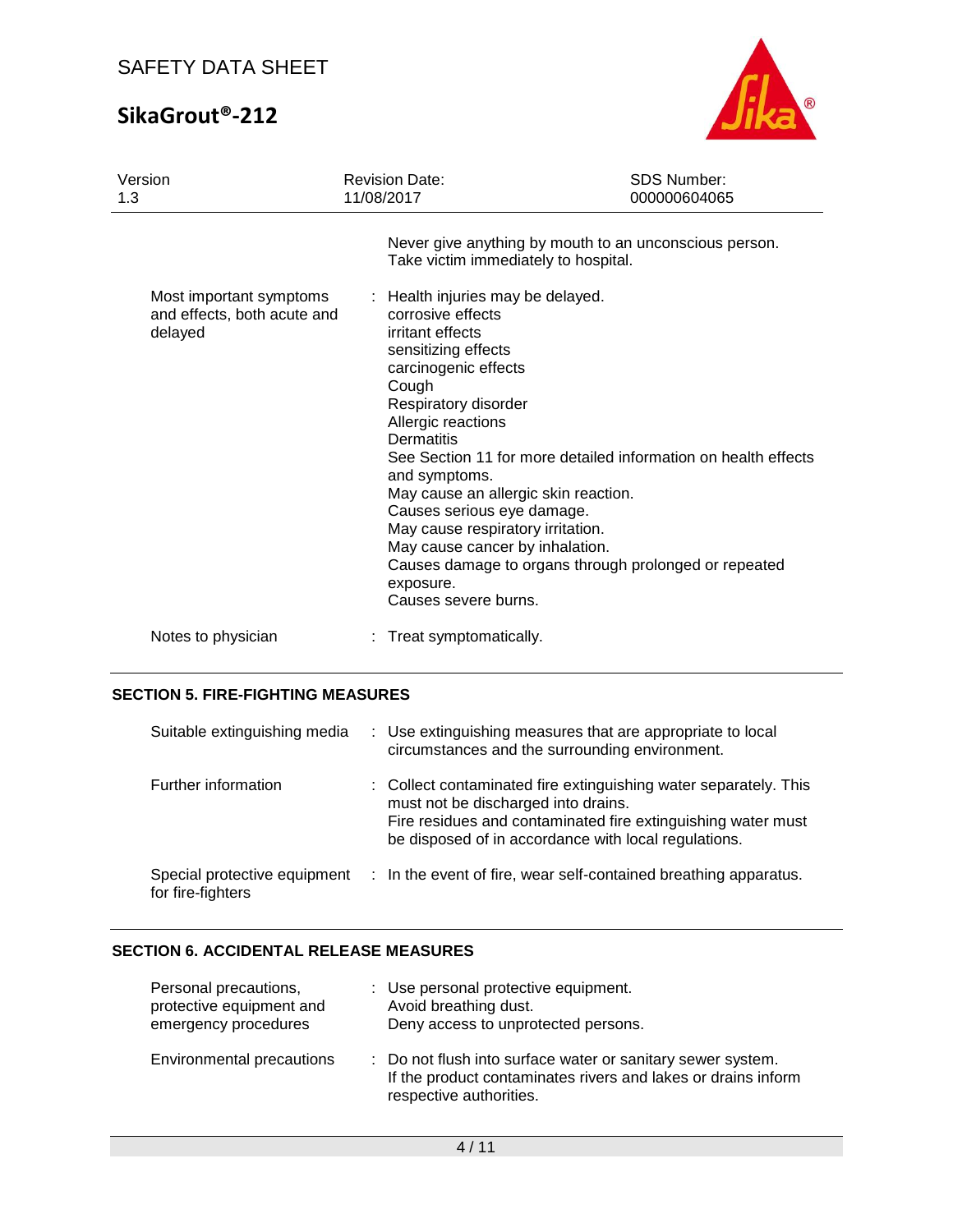# **SikaGrout®-212**



| 1.3 | Version                                                  | <b>Revision Date:</b><br>11/08/2017                                                                                                                                                                  | <b>SDS Number:</b><br>000000604065                                                                                                                                                                                                                                                                                                                                              |
|-----|----------------------------------------------------------|------------------------------------------------------------------------------------------------------------------------------------------------------------------------------------------------------|---------------------------------------------------------------------------------------------------------------------------------------------------------------------------------------------------------------------------------------------------------------------------------------------------------------------------------------------------------------------------------|
|     |                                                          | cannot be contained.                                                                                                                                                                                 | Local authorities should be advised if significant spillages                                                                                                                                                                                                                                                                                                                    |
|     | Methods and materials for<br>containment and cleaning up |                                                                                                                                                                                                      | : Pick up and arrange disposal without creating dust.<br>Keep in suitable, closed containers for disposal.                                                                                                                                                                                                                                                                      |
|     | <b>SECTION 7. HANDLING AND STORAGE</b>                   |                                                                                                                                                                                                      |                                                                                                                                                                                                                                                                                                                                                                                 |
|     | Advice on protection against<br>fire and explosion       | at places where dust is formed.                                                                                                                                                                      | : Avoid dust formation. Provide appropriate exhaust ventilation                                                                                                                                                                                                                                                                                                                 |
|     | Advice on safe handling                                  | : Avoid formation of respirable particles.<br>section 8).<br>Do not get in eyes, on skin, or on clothing.<br>For personal protection see section 8.<br>being used.<br>application area.<br>products. | Avoid exceeding the given occupational exposure limits (see<br>Persons with a history of skin sensitization problems or<br>asthma, allergies, chronic or recurrent respiratory disease<br>should not be employed in any process in which this mixture is<br>Smoking, eating and drinking should be prohibited in the<br>Follow standard hygiene measures when handling chemical |
|     | Conditions for safe storage                              | Prevent unauthorized access.<br>Store in original container.<br>Keep in a well-ventilated place.<br>Observe label precautions.<br>Store in accordance with local regulations.                        |                                                                                                                                                                                                                                                                                                                                                                                 |

### **SECTION 8. EXPOSURE CONTROLS/PERSONAL PROTECTION**

## **Ingredients with workplace control parameters**

| Ingredients        | CAS-No.    | Value type<br>(Form of<br>exposure)        | Control<br>parameters /<br>Permissible<br>concentration | <b>Basis</b> |
|--------------------|------------|--------------------------------------------|---------------------------------------------------------|--------------|
| Quartz (SiO2) <5µm | 14808-60-7 | <b>TWA</b><br>(Respirable<br>fraction)     | $0.1$ mg/m $3$                                          | CA ON OEL    |
|                    |            | <b>TWA</b><br>(Respirable<br>particulates) | $0.025$ mg/m3                                           | CA AB OEL    |
|                    |            | <b>TWAEV</b><br>(respirable                | $0.1 \text{ mg/m}$ 3                                    | CA QC OEL    |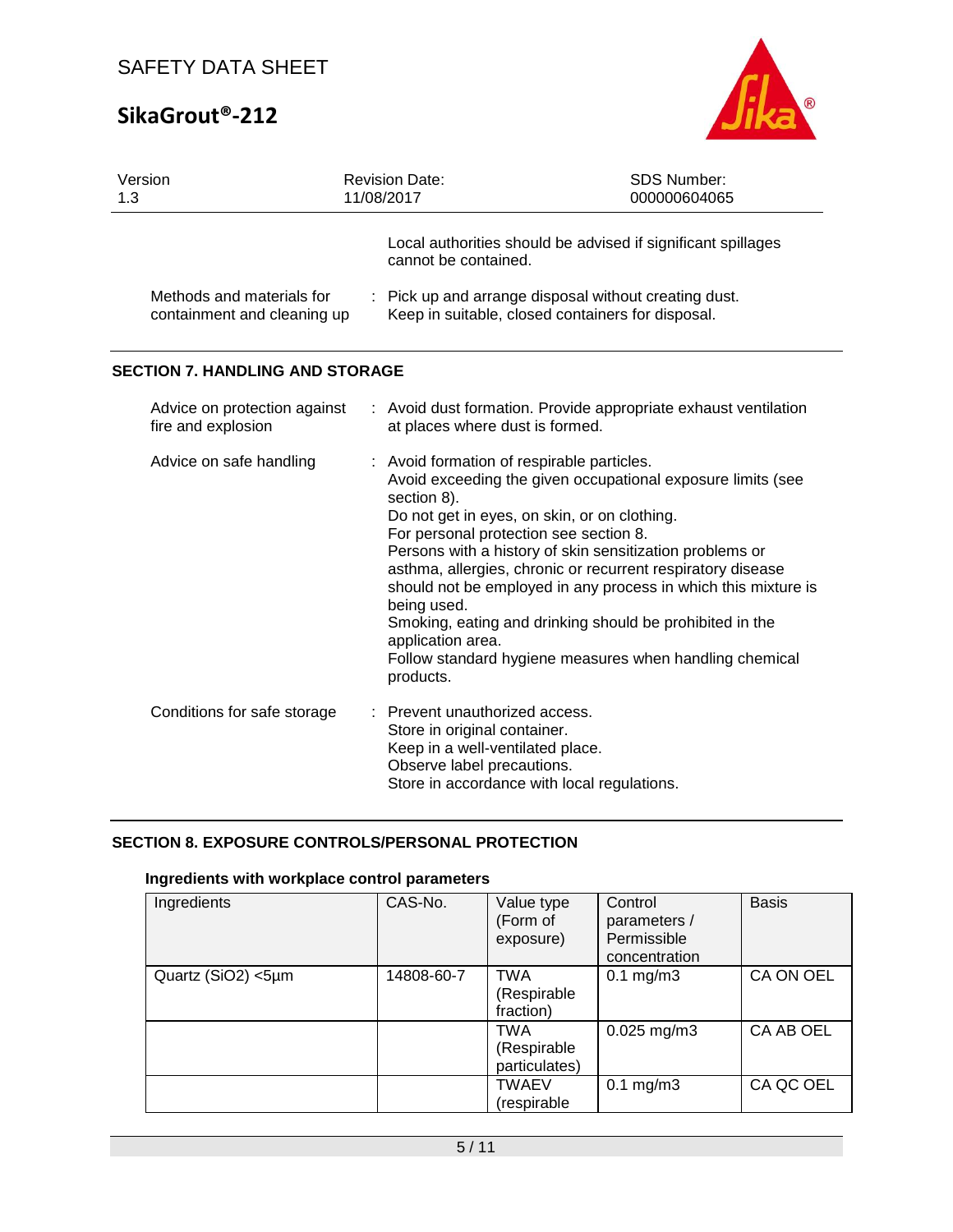# **SikaGrout®-212**



| Version<br>1.3           |                               | <b>Revision Date:</b><br>11/08/2017 | <b>SDS Number:</b><br>000000604065          |                                                                                                                                                                                                                                      |              |  |
|--------------------------|-------------------------------|-------------------------------------|---------------------------------------------|--------------------------------------------------------------------------------------------------------------------------------------------------------------------------------------------------------------------------------------|--------------|--|
|                          |                               |                                     | dust)                                       |                                                                                                                                                                                                                                      |              |  |
|                          |                               |                                     | <b>TWA</b>                                  | 0.025 mg/m3                                                                                                                                                                                                                          | CA BC OEL    |  |
|                          |                               |                                     | (Respirable)                                | (Silica)                                                                                                                                                                                                                             |              |  |
|                          |                               |                                     | <b>TWA</b>                                  | 0.025 mg/m3                                                                                                                                                                                                                          | <b>ACGIH</b> |  |
|                          |                               |                                     | (Respirable                                 | (Silica)                                                                                                                                                                                                                             |              |  |
|                          |                               |                                     | fraction)                                   |                                                                                                                                                                                                                                      |              |  |
| Portland cement          |                               | 65997-15-1                          | <b>TWA</b>                                  | 10 mg/m3                                                                                                                                                                                                                             | CA AB OEL    |  |
|                          |                               |                                     | <b>TWAEV</b>                                | $5$ mg/m $3$                                                                                                                                                                                                                         | CA QC OEL    |  |
|                          |                               |                                     | (respirable                                 |                                                                                                                                                                                                                                      |              |  |
|                          |                               |                                     | dust)<br><b>TWAEV</b>                       | $10$ mg/m $3$                                                                                                                                                                                                                        | CA QC OEL    |  |
|                          |                               |                                     | (total dust)                                |                                                                                                                                                                                                                                      |              |  |
|                          |                               |                                     | <b>TWA</b>                                  | 1 $mg/m3$                                                                                                                                                                                                                            | CA BC OEL    |  |
|                          |                               |                                     | (Respirable)                                |                                                                                                                                                                                                                                      |              |  |
|                          |                               |                                     | <b>TWA</b>                                  | 1 $mg/m3$                                                                                                                                                                                                                            | <b>ACGIH</b> |  |
|                          |                               |                                     | (Respirable                                 |                                                                                                                                                                                                                                      |              |  |
|                          |                               |                                     | fraction)                                   |                                                                                                                                                                                                                                      |              |  |
|                          |                               |                                     | recommended or statutory limits.            | process enclosures, local exhaust ventilation or other<br>engineering controls to keep worker exposure below any                                                                                                                     |              |  |
|                          | Personal protective equipment |                                     |                                             |                                                                                                                                                                                                                                      |              |  |
| Respiratory protection   |                               |                                     | assessment indicates this is necessary.     | Use a properly fitted NIOSH approved air-purifying or air-fed<br>respirator complying with an approved standard if a risk                                                                                                            |              |  |
|                          |                               |                                     | contained breathing apparatus must be used. | The filter class for the respirator must be suitable for the<br>maximum expected contaminant concentration<br>(gas/vapor/aerosol/particulates) that may arise when<br>handling the product. If this concentration is exceeded, self- |              |  |
| Hand protection          |                               |                                     |                                             |                                                                                                                                                                                                                                      |              |  |
| Remarks                  |                               | necessary.                          |                                             | : Chemical-resistant, impervious gloves complying with an<br>approved standard should be worn at all times when handling<br>chemical products if a risk assessment indicates this is                                                 |              |  |
| Eye protection           |                               |                                     |                                             | Safety eyewear complying with an approved standard should<br>be used when a risk assessment indicates this is necessary.                                                                                                             |              |  |
| Skin and body protection |                               |                                     |                                             | Choose body protection in relation to its type, to the<br>concentration and amount of dangerous substances, and to                                                                                                                   |              |  |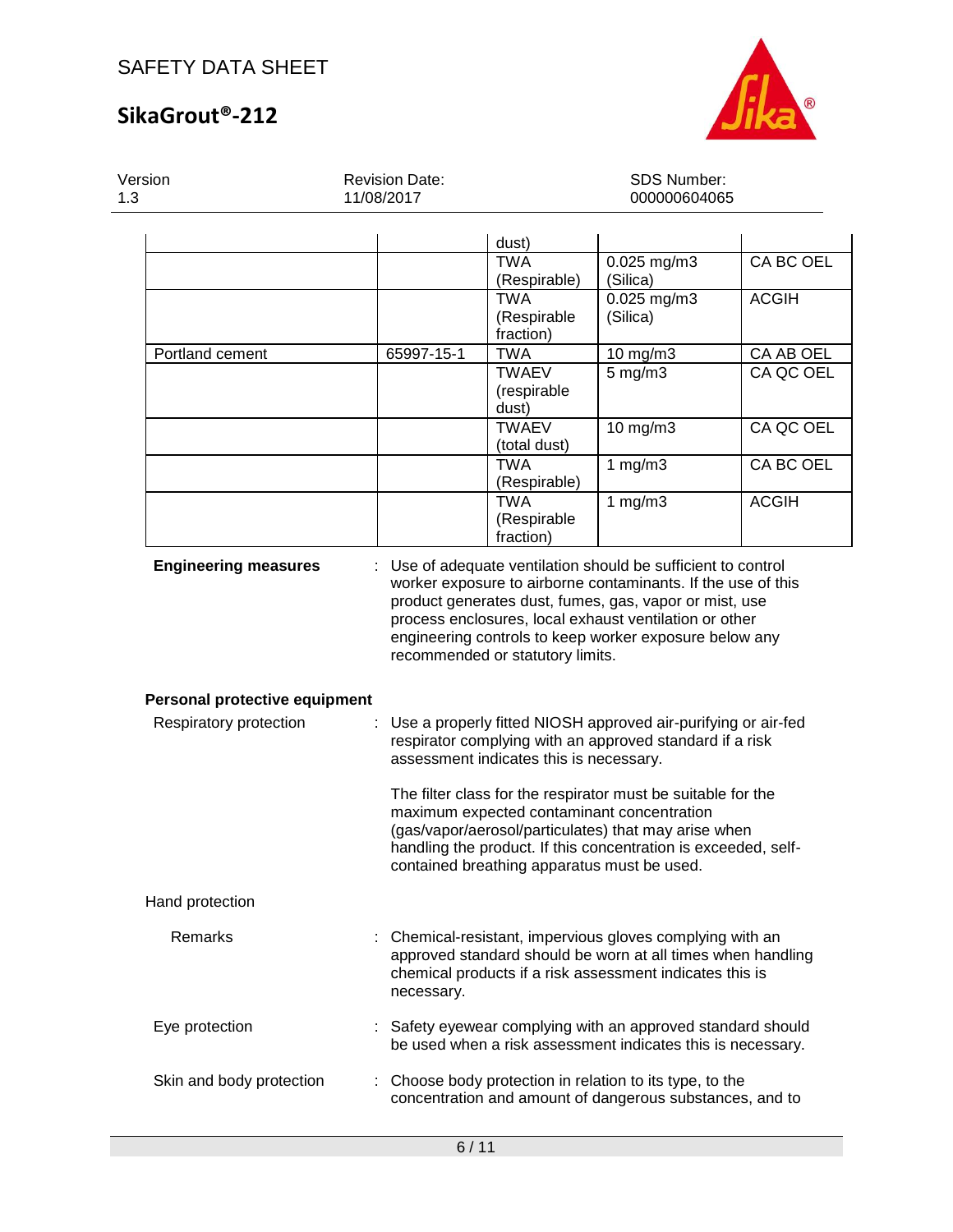# **SikaGrout®-212**



| Version          | <b>Revision Date:</b>                                                                                                                                                                                                                                                                                      | <b>SDS Number:</b> |
|------------------|------------------------------------------------------------------------------------------------------------------------------------------------------------------------------------------------------------------------------------------------------------------------------------------------------------|--------------------|
| 1.3              | 11/08/2017                                                                                                                                                                                                                                                                                                 | 000000604065       |
| Hygiene measures | the specific work-place.<br>: Avoid contact with skin, eyes and clothing.<br>Wash hands before breaks and immediately after handling<br>the product.<br>Remove contaminated clothing and protective equipment<br>before entering eating areas.<br>Wash thoroughly after handling.<br>Avoid breathing dust. |                    |

# **SECTION 9. PHYSICAL AND CHEMICAL PROPERTIES**

| Appearance                              |   | powder                            |
|-----------------------------------------|---|-----------------------------------|
| Color                                   |   | gray                              |
| Odor                                    |   | odorless                          |
| <b>Odor Threshold</b>                   |   | No data available                 |
| рH                                      |   | Not applicable                    |
| Melting point/range / Freezing<br>point | ÷ | No data available                 |
| Boiling point/boiling range             |   | No data available                 |
| Flash point                             |   | Not applicable                    |
| Evaporation rate                        |   | No data available                 |
| Flammability (solid, gas)               |   | No data available                 |
| Upper explosion limit                   |   | No data available                 |
| Lower explosion limit                   |   | No data available                 |
| Vapor pressure                          |   | No data available                 |
| Relative vapor density                  |   | No data available                 |
| Density                                 |   | ca. 2.85 g/cm3 (23 °C (73 °F) ()) |
| Solubility(ies)<br>Water solubility     |   | insoluble                         |
| Partition coefficient: n-               |   | No data available                 |
|                                         |   |                                   |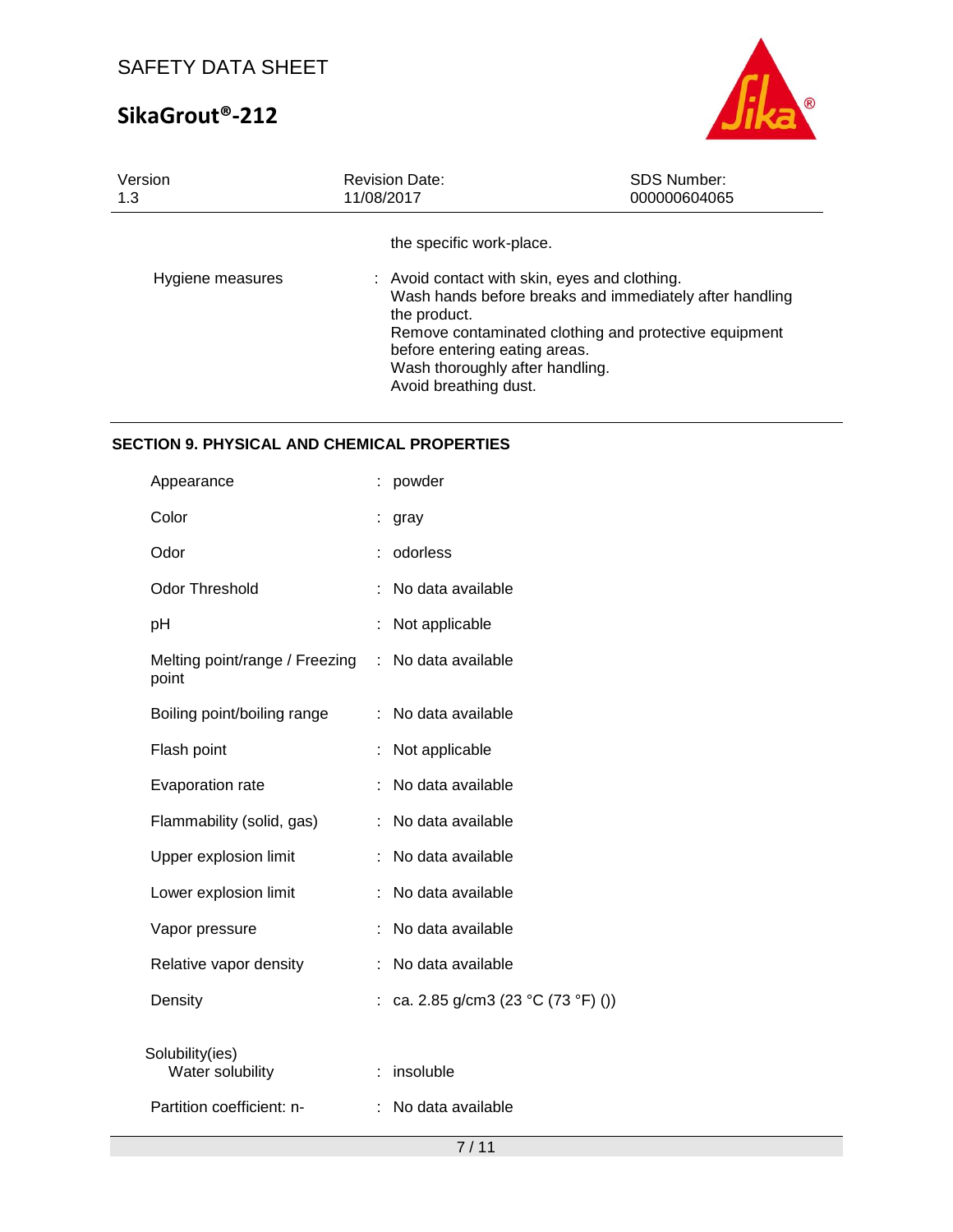# **SikaGrout®-212**



| Version<br>1.3              | <b>Revision Date:</b><br>11/08/2017 | <b>SDS Number:</b><br>000000604065 |  |
|-----------------------------|-------------------------------------|------------------------------------|--|
| octanol/water               |                                     |                                    |  |
| Autoignition temperature    | : No data available                 |                                    |  |
| Decomposition temperature   | : No data available                 |                                    |  |
| Viscosity, dynamic          | : No data available                 |                                    |  |
| Viscosity, dynamic          | $:$ No data available               |                                    |  |
| <b>Explosive properties</b> | : No data available                 |                                    |  |
| Molecular weight            | $:$ No data available               |                                    |  |
|                             |                                     |                                    |  |

### **SECTION 10. STABILITY AND REACTIVITY**

| Reactivity                            | : No dangerous reaction known under conditions of normal use. |
|---------------------------------------|---------------------------------------------------------------|
| Chemical stability                    | : The product is chemically stable.                           |
| Possibility of hazardous<br>reactions | : Stable under recommended storage conditions.                |
| Conditions to avoid                   | : No data available                                           |
| Incompatible materials                | : No data available                                           |
|                                       |                                                               |

No decomposition if stored and applied as directed.

### **SECTION 11. TOXICOLOGICAL INFORMATION**

#### **Acute toxicity**

Not classified based on available information.

#### **Skin corrosion/irritation**

Causes severe burns.

### **Serious eye damage/eye irritation**

Causes serious eye damage.

### **Respiratory or skin sensitization**

Skin sensitization: May cause an allergic skin reaction. Respiratory sensitization: Not classified based on available information.

### **Product:**

Remarks: Product contains Portland cement which contains a chromate reducing agent. If the storage conditions are not appropriate (exposure to humidity) or the storage period is exceeded,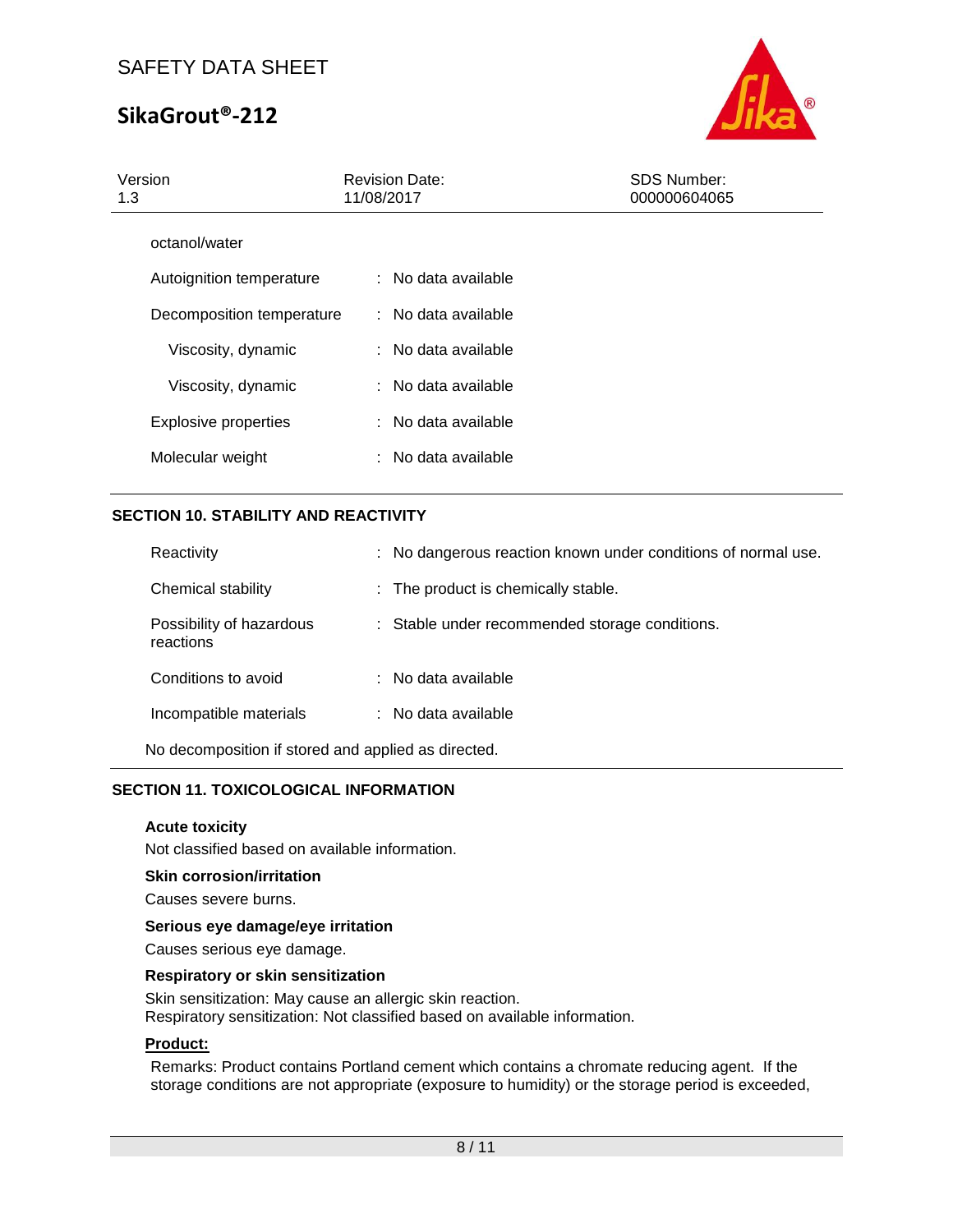# **SikaGrout®-212**



| Version<br>1.3                                                                  | <b>Revision Date:</b><br>11/08/2017 | <b>SDS Number:</b><br>000000604065                                                        |
|---------------------------------------------------------------------------------|-------------------------------------|-------------------------------------------------------------------------------------------|
| become skin sensitizing.                                                        |                                     | the effectiveness of the reducing agent can be diminished prematurely and the product may |
| <b>Germ cell mutagenicity</b><br>Not classified based on available information. |                                     |                                                                                           |
| Carcinogenicity                                                                 |                                     |                                                                                           |
| May cause cancer by inhalation.<br><b>IARC</b>                                  | Group 1: Carcinogenic to humans     |                                                                                           |
|                                                                                 |                                     |                                                                                           |
|                                                                                 | Quartz (SiO2) <5µm                  | 14808-60-7                                                                                |
| <b>NTP</b>                                                                      | Known to be human carcinogen        |                                                                                           |
|                                                                                 | Quartz (SiO2) <5µm                  | 14808-60-7                                                                                |
| <b>Reproductive toxicity</b><br>Not classified based on available information.  |                                     |                                                                                           |
| <b>STOT-single exposure</b><br>May cause respiratory irritation.                |                                     |                                                                                           |
| <b>STOT-repeated exposure</b>                                                   |                                     |                                                                                           |
| Causes damage to organs (Lungs) through prolonged or repeated exposure.         |                                     |                                                                                           |
| <b>Aspiration toxicity</b><br>Not classified based on available information.    |                                     |                                                                                           |
|                                                                                 |                                     |                                                                                           |
| <b>SECTION 12. ECOLOGICAL INFORMATION</b>                                       |                                     |                                                                                           |
| <b>Ecotoxicity</b>                                                              |                                     |                                                                                           |
| No data available                                                               |                                     |                                                                                           |
| <b>Persistence and degradability</b><br>No data available                       |                                     |                                                                                           |
| <b>Bioaccumulative potential</b><br>No data available                           |                                     |                                                                                           |

### **Mobility in soil**

No data available

### **Other adverse effects**

### **Product:**

| Additional ecological | : Do not empty into drains; dispose of this material and its |
|-----------------------|--------------------------------------------------------------|
| information           | container in a safe way.                                     |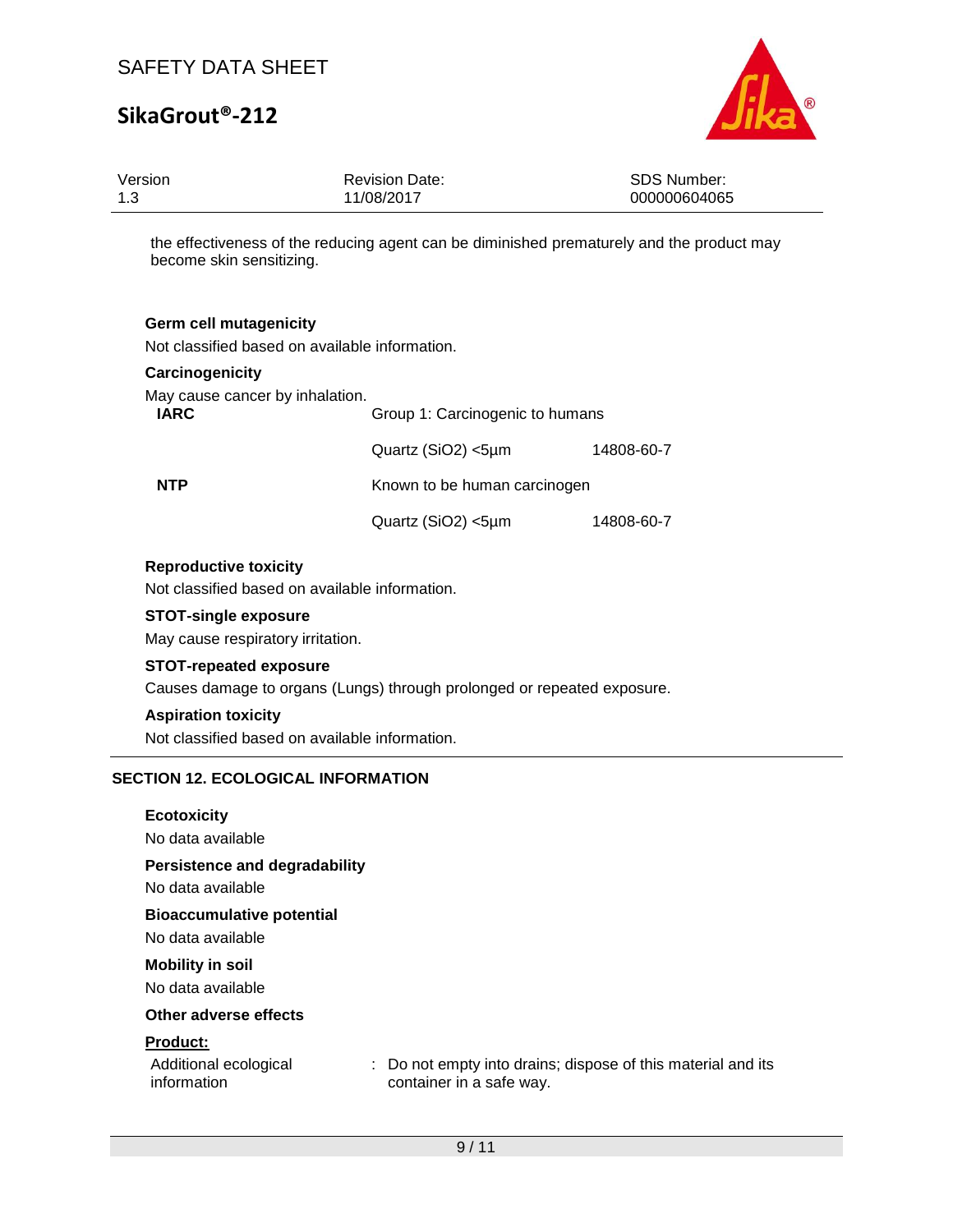# **SikaGrout®-212**



| Version | <b>Revision Date:</b> | <b>SDS Number:</b> |
|---------|-----------------------|--------------------|
| 1.3     | 11/08/2017            | 000000604065       |

### **SECTION 13. DISPOSAL CONSIDERATIONS**

| <b>Disposal methods</b> |                                                                                                                                                                                                                               |
|-------------------------|-------------------------------------------------------------------------------------------------------------------------------------------------------------------------------------------------------------------------------|
| Waste from residues     | : Disposal of this product, solutions and any by-products should<br>at all times comply with the requirements of environmental<br>protection and waste disposal legislation and any regional<br>local authority requirements. |
| Contaminated packaging  | : Empty containers should be taken to an approved waste<br>handling site for recycling or disposal.                                                                                                                           |

### **SECTION 14. TRANSPORT INFORMATION**

**Domestic regulation TDG (road/train)** Not dangerous goods

## **International Regulations**

**IATA-DGR** Not dangerous goods **IMDG-Code** Not dangerous goods

### **Transport in bulk according to Annex II of MARPOL 73/78 and the IBC Code**

Not applicable for product as supplied.

### **SECTION 15. REGULATORY INFORMATION**

#### **Canadian lists**

No substances are subject to a Significant New Activity Notification.

### **SECTION 16. OTHER INFORMATION**

| <b>Revision Date</b> | : 11/08/2017                  |
|----------------------|-------------------------------|
| Prepared by          | $: R$ & D of Sika Canada Inc. |

#### Notice to Reader:

The information contained in this Material Safety Data Sheet applies only to the actual Sika Canada product identified and described herein. This information is not intended to address, nor does it address the use or application of the identified Sika product in combination with any other material, product or process. All of the information set forth herein is based on technical data regarding the identified product that Sika believes to be reliable as of the date hereof. Prior to each use of any Sika product, the user must always read and follow the warnings and instructions on the product's current